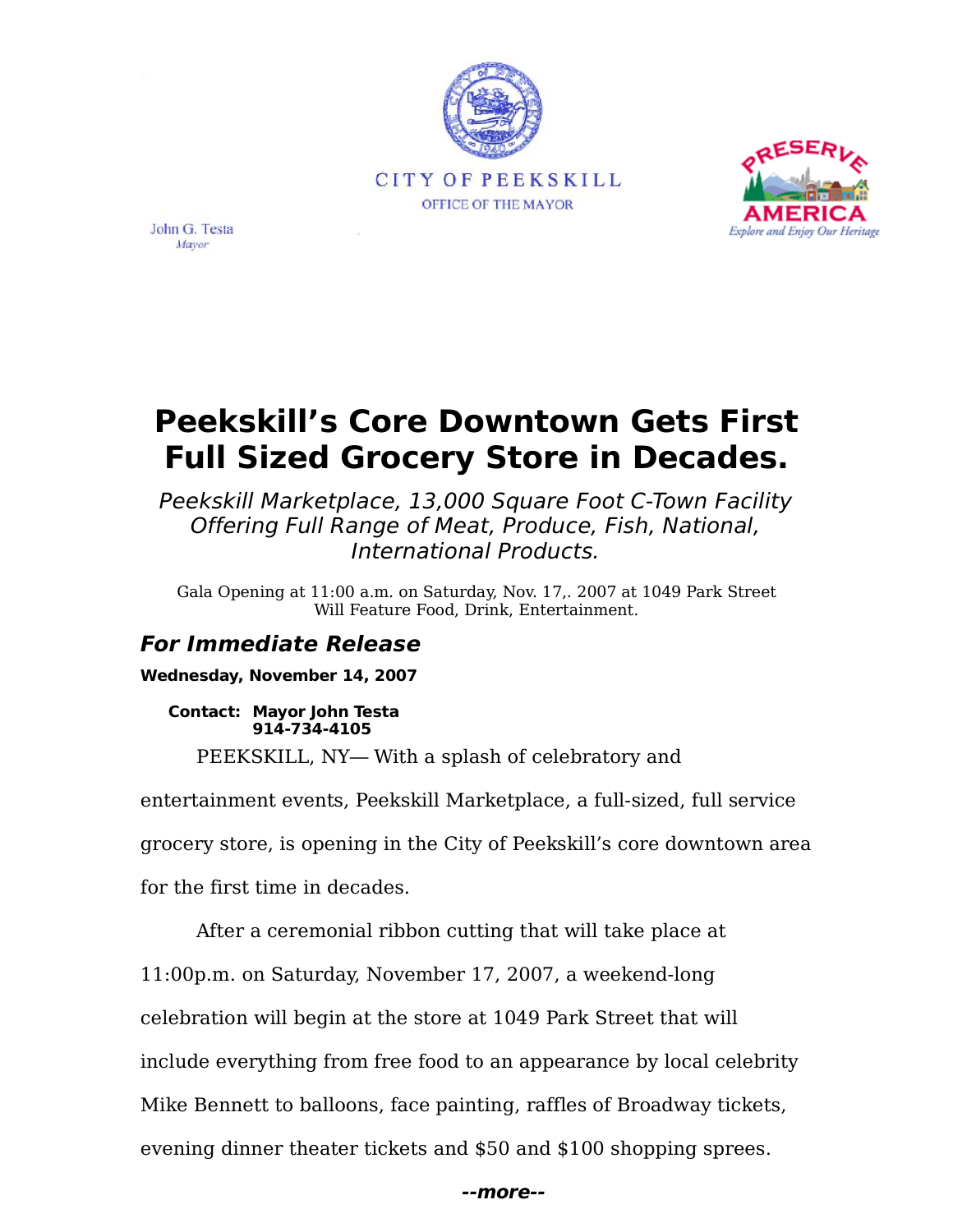## **Peekskill Marketplace, Page 2**

This is a huge step forward for a downtown and a ringing endorsement of our Revitalization Plan," says Peekskill Mayor John Testa. "Even though the core downtown segment of our Revitalization Plan is only in its earliest stages, it is already inspiring entrepreneurs to invest millions of dollars in our city's future," he says.

Proposals to revitalize Peekskill's downtown include major transformations on the scale of which have brought billions of investment dollars to such communities as White Plains and New Rochelle, vastly increasing their tax bases and thus the dollars available to either reduce taxes or increase public services.

Our large-scale downtown revitalization program is only in its earliest stages. But it's already having a major impact on our city, spurring entrepreneurs to provide the new resources we said would come. That's why building on such a scale is so important, and why maintaining the momentum of Revitalization Plan is absolutely crucial," Testa says. "In today's economy, small scale development is the equivalent of virtually no development at all.

This is a city not just with a vision but with a real plan for the future," says Wilson Narvarez, the owner of the new store. "There's an energy in Peekskill that any smart businessperson would want to be part of, and getting in on the ground floor has only increased our potential for success," he says.

Carrying a complete range of national and international products, Peekskill Marketplace is being constructed by Narvaez after the success of his La Placita market on Peekskill's main street.

**--more--**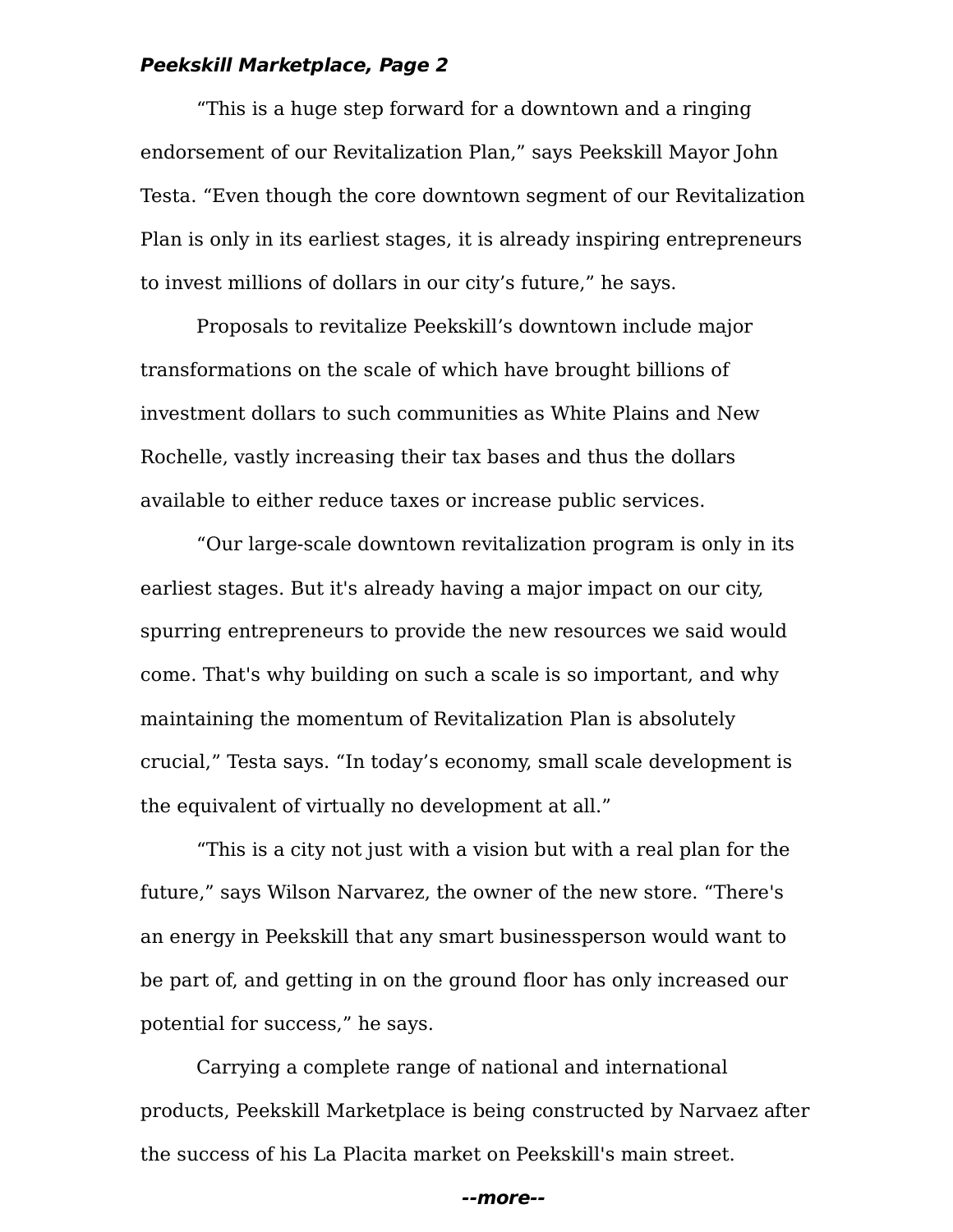## **Peekskill Marketplace, Page 3**

In a classic example of effective adaptive reuse, Peekskill Marketplace is located in one of the city's most attractive historic structures, a building that was constructed as a car dealership in the 1920s.

With more than 12,000 square feet of space and several large refrigeration rooms, the store will feature not only conventional grocery products, but complete lines of high quality meat, dairy, fish and produce.

Navarez, 33, has been in the grocery business all of his working life. He came to America in 1990 and opened his first store in Ossining in 2002. He became a US citizen in 2005. He had to choose between Peekskill and Poughkeepsie for his new store, and Peekskill's downtown revitalization plans were what decided him on choosing the city.

Peekskill Marketplace will be part of C-Town, a group of almost 200 independently owned and operated stores that was founded in 1975 and which has outlets in a five-state region encompassing New York, New Jersey, Connecticut, Massachusetts and Pennsylvania.

Peekskill's Revitalization Plan is a complex effort composed of a wide variety of interlocking elements. It stretches from the southernmost edge of the town, where plans are underway to build a Target store, to its northern corner, which will soon see some of the best Class A office space constructed in Northern Westchester in many years rising from what was once a garbage dump.

**--more--**